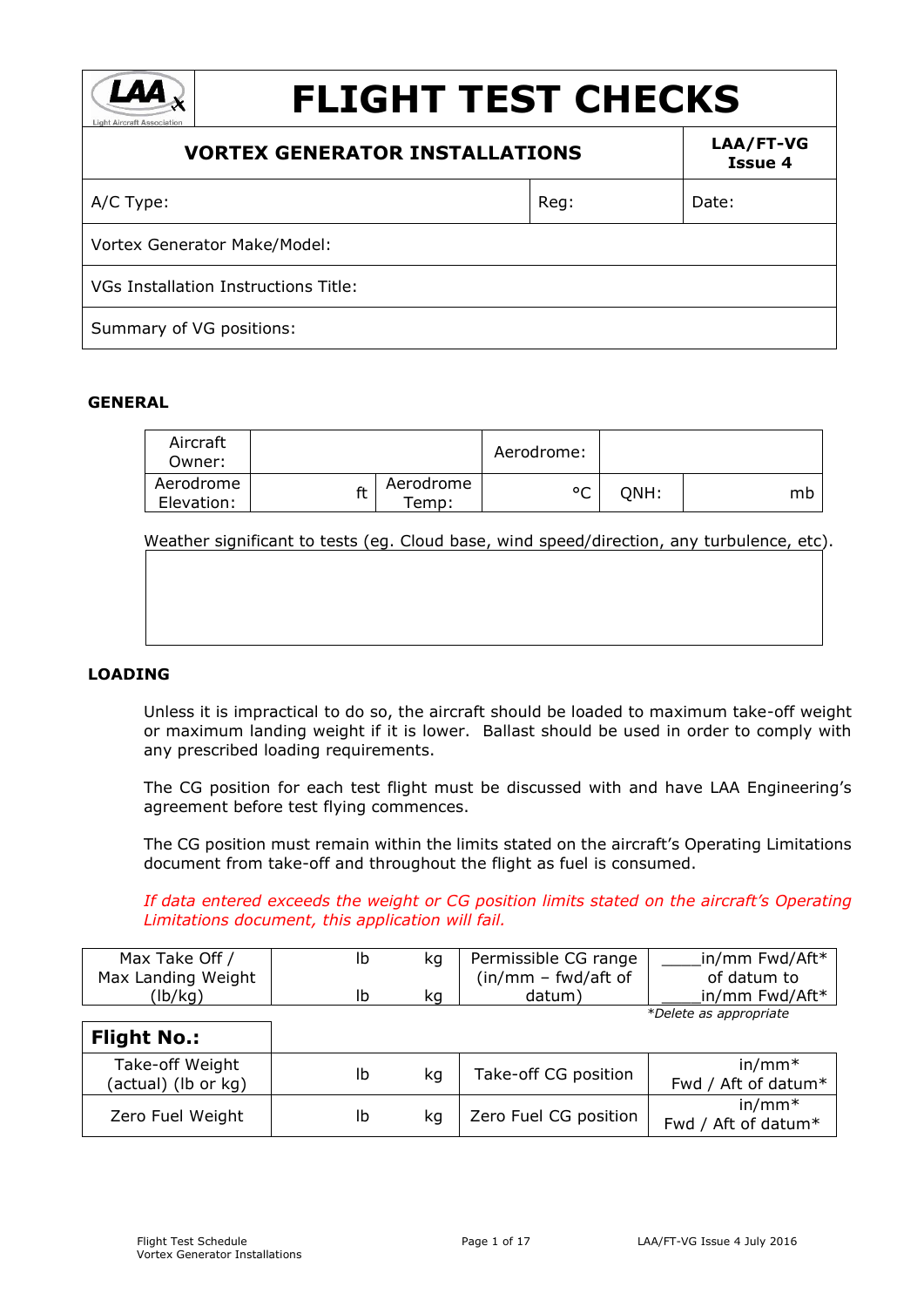## **TAKE-OFF:** to be made with full power and flaps (if fitted) at the take-off position.

| Runway direction                       | degrees | Wind direction/speed | kts<br>deg |  |
|----------------------------------------|---------|----------------------|------------|--|
| Headwind component                     | kts     | Crosswind component  | kts        |  |
| Wing flap setting<br>degrees           |         | Unstick speed        | kts        |  |
| Was artificial stall warner triggered? |         | <b>YES</b>           | NO.        |  |
| DESCRIPTION OF BEHAVIOUR:              |         |                      |            |  |
|                                        |         |                      |            |  |
|                                        |         |                      |            |  |

#### **CLIMB** (CS-VLA 65)

| Flight conditions:<br>Configuration: | Clear of cloud and turbulence and well clear of any hills which could<br>produce wave conditions.<br>Normal for best rate of climb (see Manual).<br>Maximum Continuous with air intake in 'Cold' or 'Ram' air position. |
|--------------------------------------|-------------------------------------------------------------------------------------------------------------------------------------------------------------------------------------------------------------------------|
| Power:                               |                                                                                                                                                                                                                         |
| Altimeter:                           | 1013 mb (29.92 in Hg).                                                                                                                                                                                                  |
| Speed: (IAS kts)                     | Scheduled best rate of climb speed $(VY)$ ; Before starting to record<br>climb data, establish the aircraft in the climb at best rate of climb                                                                          |

(From AFM, POH) | speed and maintain heading and speed  $\pm$  2 knots throughout.

#### Notes:

f

- 1. Sustained 5 minute climb is required to be carried out to provide sufficient data points to calculate a reliable rate of climb figure. Engine parameters for the  $2^{nd}$  and  $4^{th}$  minute are not required
- 2. However, where the rate of climb exceeds 1500 ft/min, or an aircraft with a Cirrus Minor or Gipsy Major engine is fitted, then a 3 minute climb will be accepted.
- 3. Do not allow engine to exceed limits.
- 4. Plot the climb performance results using the grid on the following page or the spreadsheet that is available from the flight testing section of the LAA website then print and attach it.

| <b>TIME</b><br>(min) | <b>ALTITUDE</b><br>(FT) 1013 mb | IAS<br>(knots) | <b>RPM</b> | OIL TEMP<br>$^{\circ}$ C / $^{\circ}$ F* | OIL PRESS<br>bar / psi* | CHT/CLNT<br>$^{\circ}$ C / $^{\circ}$ F* | <b>EGT</b><br>$^{\circ}$ C / $^{\circ}$ F* |
|----------------------|---------------------------------|----------------|------------|------------------------------------------|-------------------------|------------------------------------------|--------------------------------------------|
| $\mathbf 0$          |                                 |                |            |                                          |                         |                                          |                                            |
|                      |                                 |                |            |                                          |                         |                                          |                                            |
| $\mathcal{P}$        |                                 |                |            |                                          |                         |                                          |                                            |
| 3                    |                                 |                |            |                                          |                         |                                          |                                            |
| 4                    |                                 |                |            |                                          |                         | -                                        |                                            |
| 5                    |                                 |                |            |                                          |                         |                                          |                                            |

\* *Delete as appropriate*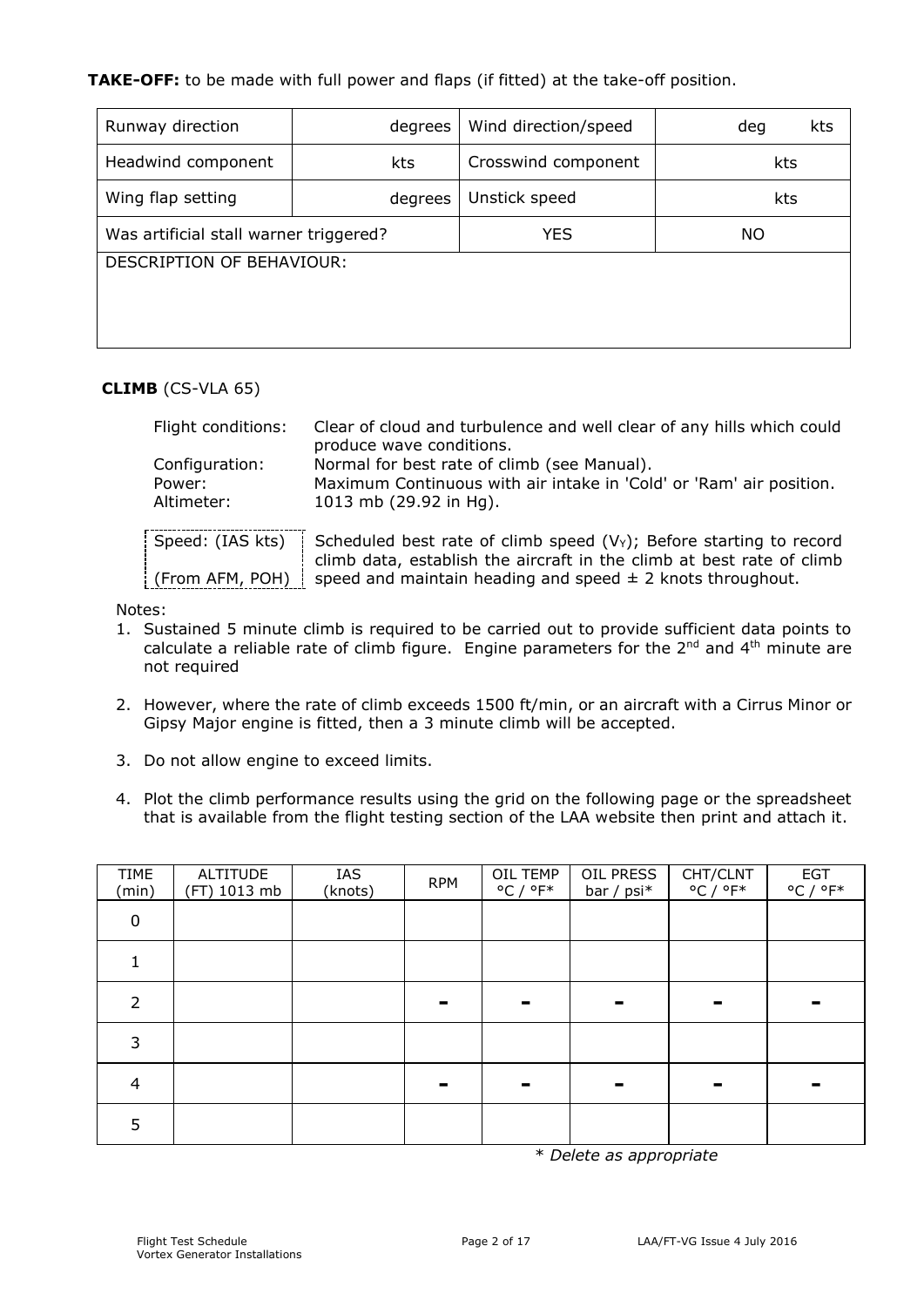Enter appropriate scales on the grid below, plot climb results and draw on best fit slope then calculate the average rate of climb.

Ave ROC = \_\_\_\_\_\_\_\_\_\_\_ fpm



Climb Performance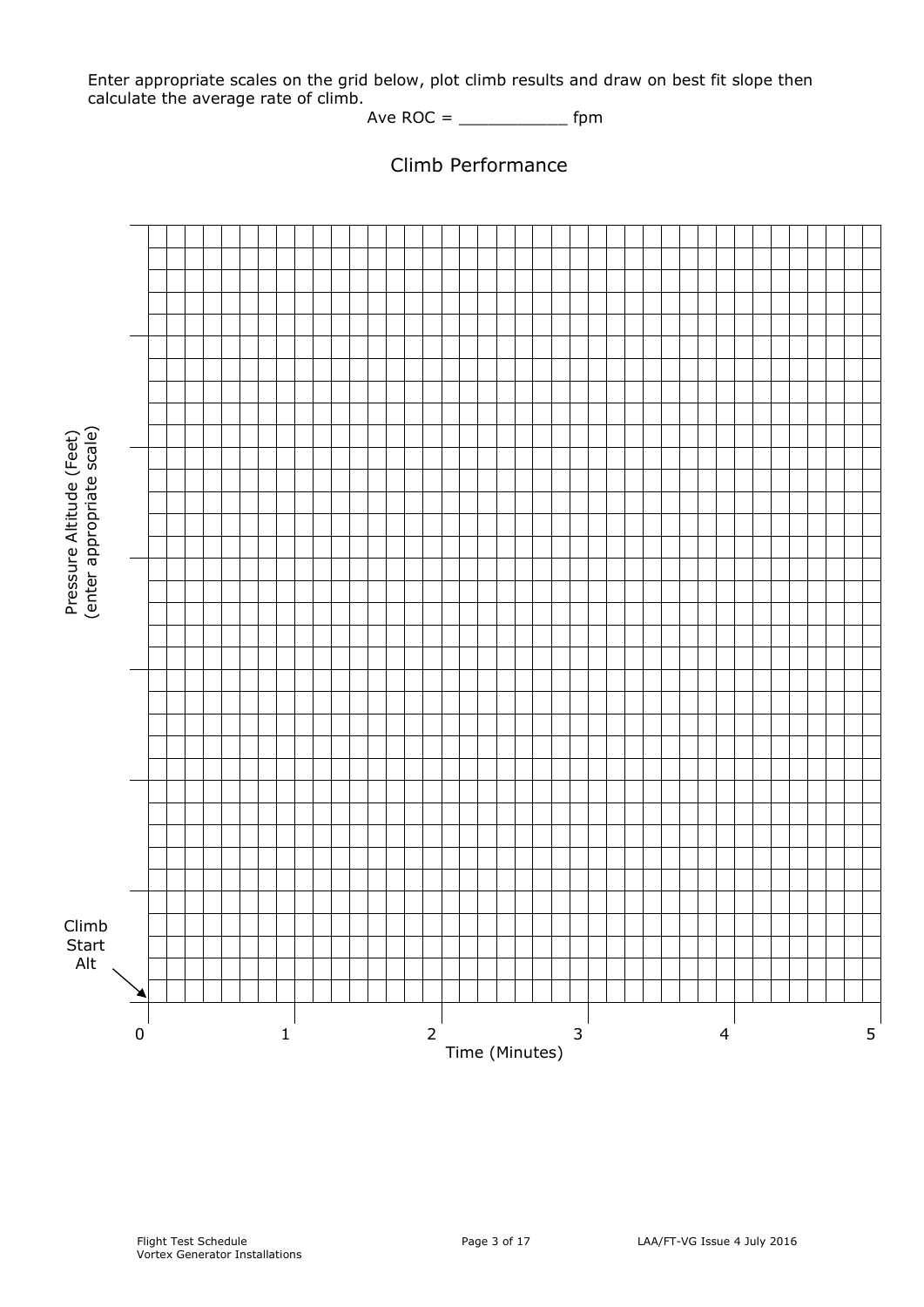# **FUNCTIONING CHECKS**

When appropriate during the flight, check the following:-

## **Flying Controls**

|                                | Friction                  | <b>Backlash</b>           | Were control forces<br>normal? |
|--------------------------------|---------------------------|---------------------------|--------------------------------|
| Elevator/Stabilizer            | <b>SAT - UNSAT</b>        | <b>SAT - UNSAT</b>        | YES - NO                       |
| Aileron                        | SAT - UNSAT               | <b>SAT - UNSAT</b>        | YES - NO                       |
| Rudder                         | <b>SAT - UNSAT</b>        | <b>SAT - UNSAT</b>        | YES - NO                       |
| Elevator/Stabilizer<br>Trimmer | <b>SAT - UNSAT</b><br>N/A | SAT - UNSAT<br>N/A        | $YES - NO - N/A$               |
| Aileron Trimmer                | <b>SAT - UNSAT</b><br>N/A | <b>SAT - UNSAT</b><br>N/A | $YES - NO - N/A$               |
| <b>Rudder Trimmer</b>          | <b>SAT - UNSAT</b><br>N/A | SAT - UNSAT<br>N/A        | $YES - NO - N/A$               |

During normal cruise, check that the aeroplane:-

| Can be trimmed to fly level                | YES - NO    |
|--------------------------------------------|-------------|
| Has no tendency to fly one wing low        | SAT - UNSAT |
| Flies straight with slip indicator central | YES - NO    |

# **Unpowered and Powered Wing-flaps**

| Confirm no roll induced when operating flaps | <b>SAT - UNSAT</b> |
|----------------------------------------------|--------------------|
| Ease of operation at flap limit speed, VFE   | kts   SAT - UNSAT  |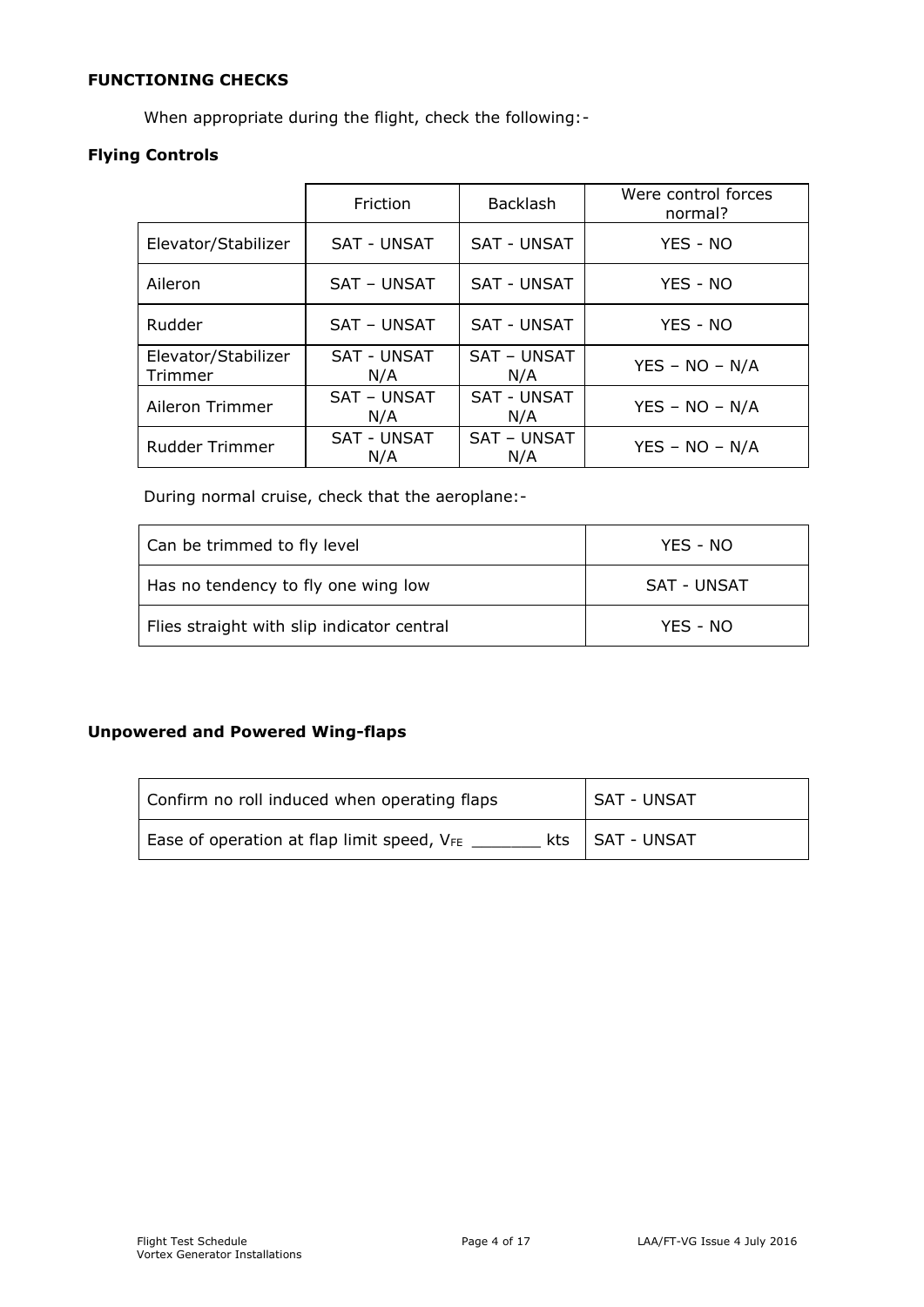**Simulated Baulked Landing.** Set the aircraft in the approach configuration and record trim changes in simulated overshoot.

| Trim changes |
|--------------|
|--------------|

#### **Cruise Checks**

#### **Vibration and buffeting** (CS-VLA 251)

Check for signs of vibrations or buffeting throughout the rpm range and in all phases of ground running as well as in flight. This may result if the natural frequency of vibration of the engine on its mount rubbers, or the tail surfaces or fuselage, or of the engine/reduction drive should happen to couple in an unfortunate way with the resonant frequency of the propeller blades in bending, or the aerodynamic buffet coming from the slipstream. It may also indicate that the propeller is out of track or out of balance.

| <b>SAT</b> | <b>INSAT</b><br>$\mathbf{A}$ | <b>COMMENTS:</b> |
|------------|------------------------------|------------------|
|------------|------------------------------|------------------|

#### **Fast Cruise Condition in Level Flight**

At a constant altitude not above 2000 feet, after the aircraft's speed has stabilised record:-

| <b>POWER</b><br><b>SETTING</b>  | <b>RPM</b> | IAS<br>(Kts) | Comment on aircraft trim and behaviour                |
|---------------------------------|------------|--------------|-------------------------------------------------------|
| <b>ECONOMY</b><br><b>CRUISE</b> |            |              |                                                       |
| MAX CONT.<br>or CRUISE          |            |              |                                                       |
| MAX RPM<br>or WOT*              |            |              | Also, was MAX RPM achieved at less than WOT? YES - NO |

\* WOT - Wide Open Throttle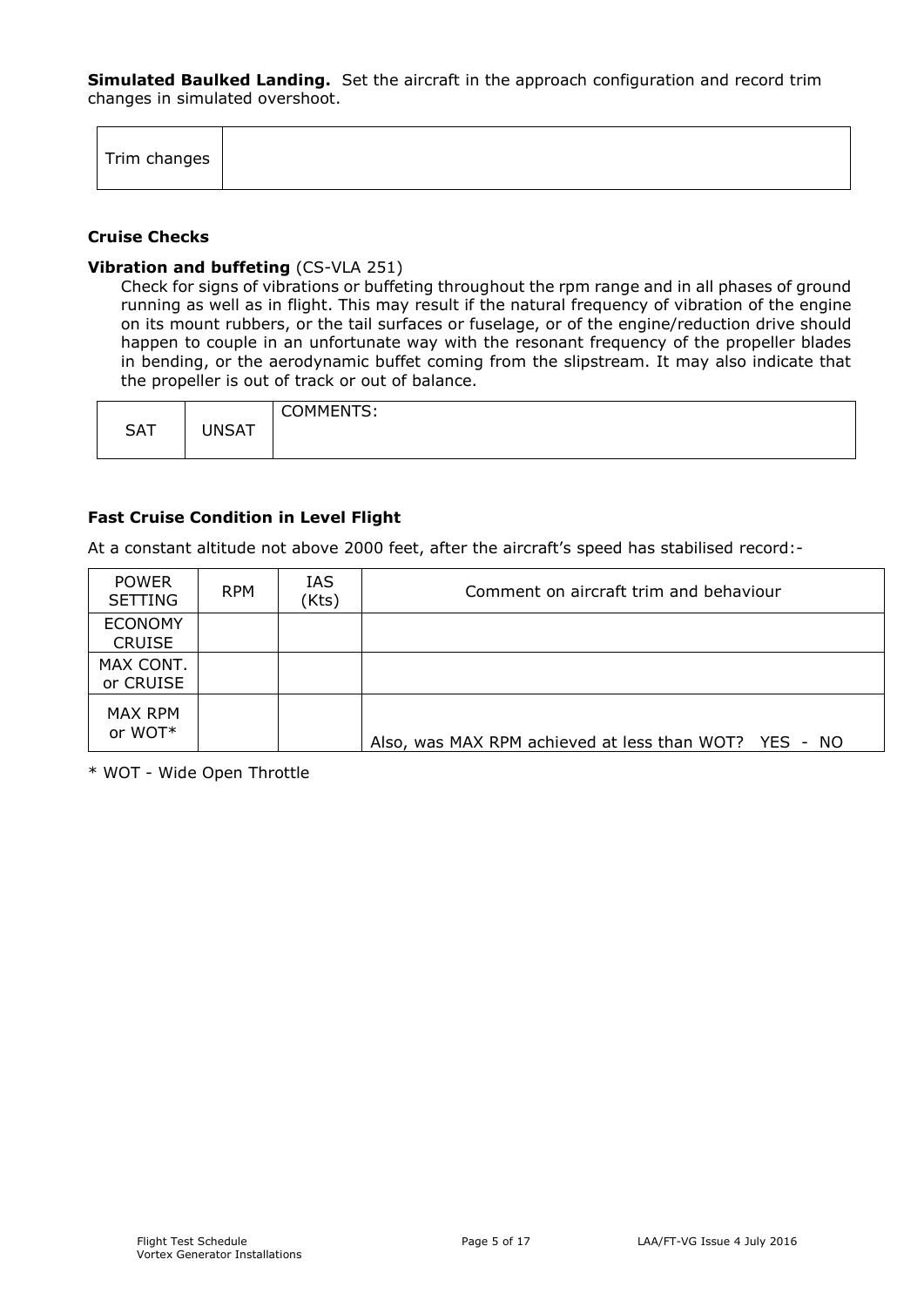## **STALLS**

#### **Wings Level** (CS-VLA 201)

To be made with propeller control fully fine and throttle closed at a safe altitude with wings level and in balance. Trim the aircraft to  $1.5 \times V_{S1} =$  \_\_\_\_\_\_\_\_\_\_\_\_\_knots.

Deceleration to stall to be at 1 knot/second until either a clear nose (and/or wing drop) occurs or until full aft stick is reached.

| <b>Wings Level Stalls</b>                                     | 1        | $2^{(1)}$      | З               |
|---------------------------------------------------------------|----------|----------------|-----------------|
| Landing Gear (unless fixed)<br><b>Flaps</b>                   | Up<br>Up | Up<br>Take-Off | Down<br>Landing |
| Stall warning<br>(knots IAS)                                  |          |                |                 |
| Type of stall warning (eg horn,<br>lamp, natural buffet etc.) |          |                |                 |
| Stall (knots IAS)                                             | (3)      |                | (4)             |
| Did control column reach back<br>stop?                        |          |                |                 |
| Sequence of nose and wing<br>drop (if any)                    |          |                |                 |
| Total angle of wing drop (2)<br>(with normal use of controls) |          |                |                 |
| Other characteristics<br>(e.g. undue pitch up)                |          |                |                 |
| Height Loss (ft)                                              |          |                |                 |

Notes:

(1) To be made on aeroplanes where a take-off wing-flap setting is specified.

(2) Wing drop to be contained within 15° of roll (20° for microlights) - normal use of controls permitted after wing drop starts.

(3) Where at max gross weight =  $V_{S1}$ 

(4) Where at max gross weight  $=$   $V<sub>so</sub>$ 

#### **Stall behaviour where no control inputs are made at the stall break**.

| <b>Wings Level Stalls</b>                            |          | $2^{(1)}$      |                 |
|------------------------------------------------------|----------|----------------|-----------------|
| Landing Gear (unless fixed)<br><b>Flaps</b>          | Up<br>Up | Up<br>Take-Off | Down<br>Landing |
| Sequence of nose and wing<br>drop (if any)           |          |                |                 |
| Total angle of wing drop<br>(no control inputs made) |          |                |                 |
| Other characteristics<br>(e.g. undue pitch up)       |          |                |                 |
| Height Loss (ft)                                     |          |                |                 |

#### **Stall Warning** (CS-VLA 207)

In all cases, stall warning must begin at 5 knots to 10 knots above the measured stall speed and continue to the stall. SATIS / UNSAT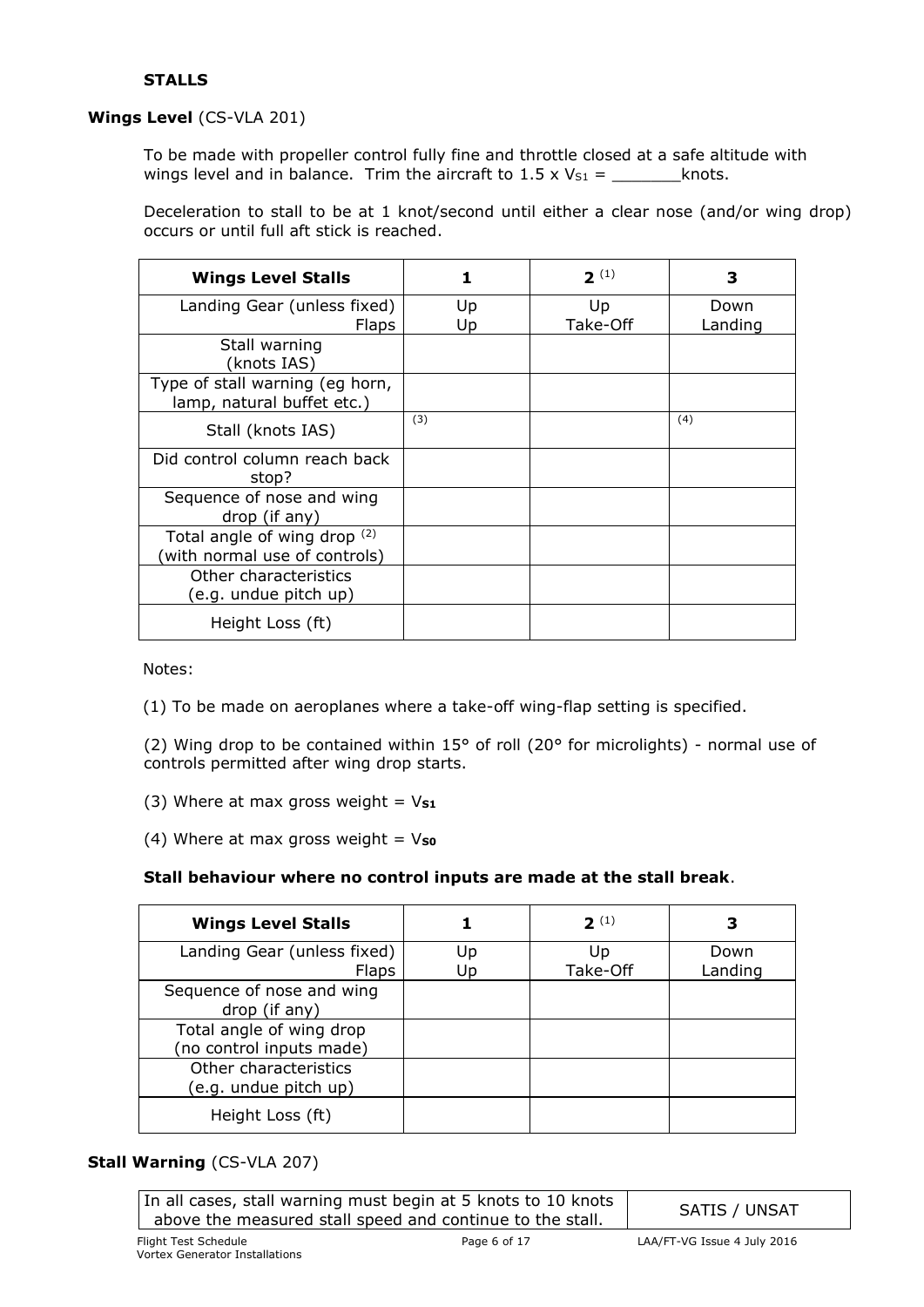#### **Turning Flight Stalls** (CS-VLA 203)

To be made at a safe altitude with 75% maximum continuous power, trimmed wings level to 1.5 x V**S1** = \_\_\_\_\_\_\_knots, 30° bank angle and in balance.

Deceleration to stall to be at 1 knot/second until either a clear nose drop (and/or uncommanded roll) occurs or until full aft stick is reached.

| <b>Turning Stalls</b>                                            | 1 Left | 1 Right  | 2 Left | 2 Right        | 3 Left | 3 Right         |
|------------------------------------------------------------------|--------|----------|--------|----------------|--------|-----------------|
| Landing Gear (unless fixed)<br><b>Flaps</b>                      |        | Up<br>Up |        | Up<br>Take-Off |        | Down<br>Landing |
| Stall warning<br>(knots IAS)                                     |        |          |        |                |        |                 |
| Type of stall warning (eg. horn,<br>lamp, natural buffet, etc.)  |        |          |        |                |        |                 |
| Stall (knots IAS)                                                |        |          |        |                |        |                 |
| Did control column reach back<br>stop?                           |        |          |        |                |        |                 |
| Sequence of nose drop and<br>uncommanded roll (if any)           |        |          |        |                |        |                 |
| Angle of uncommanded roll (3)<br>Indicate direction with L or R) |        |          |        |                |        |                 |
| Other characteristics<br>(e.g. undue pitch up)                   |        |          |        |                |        |                 |
| Height Loss (ft)                                                 |        |          |        |                |        |                 |

#### Notes:

(3) Uncommanded roll at stall to be contained within 60° measured from 30° bank angle - normal use of controls permitted after roll starts.

## **Stall Warning** (CS-VLA 207)

In all cases, stall warning must begin at 5 knots to 10 knots n an cases, stall warning must begin at 5 knots to 10 knots<br>above the measured stall speed and continue to the stall.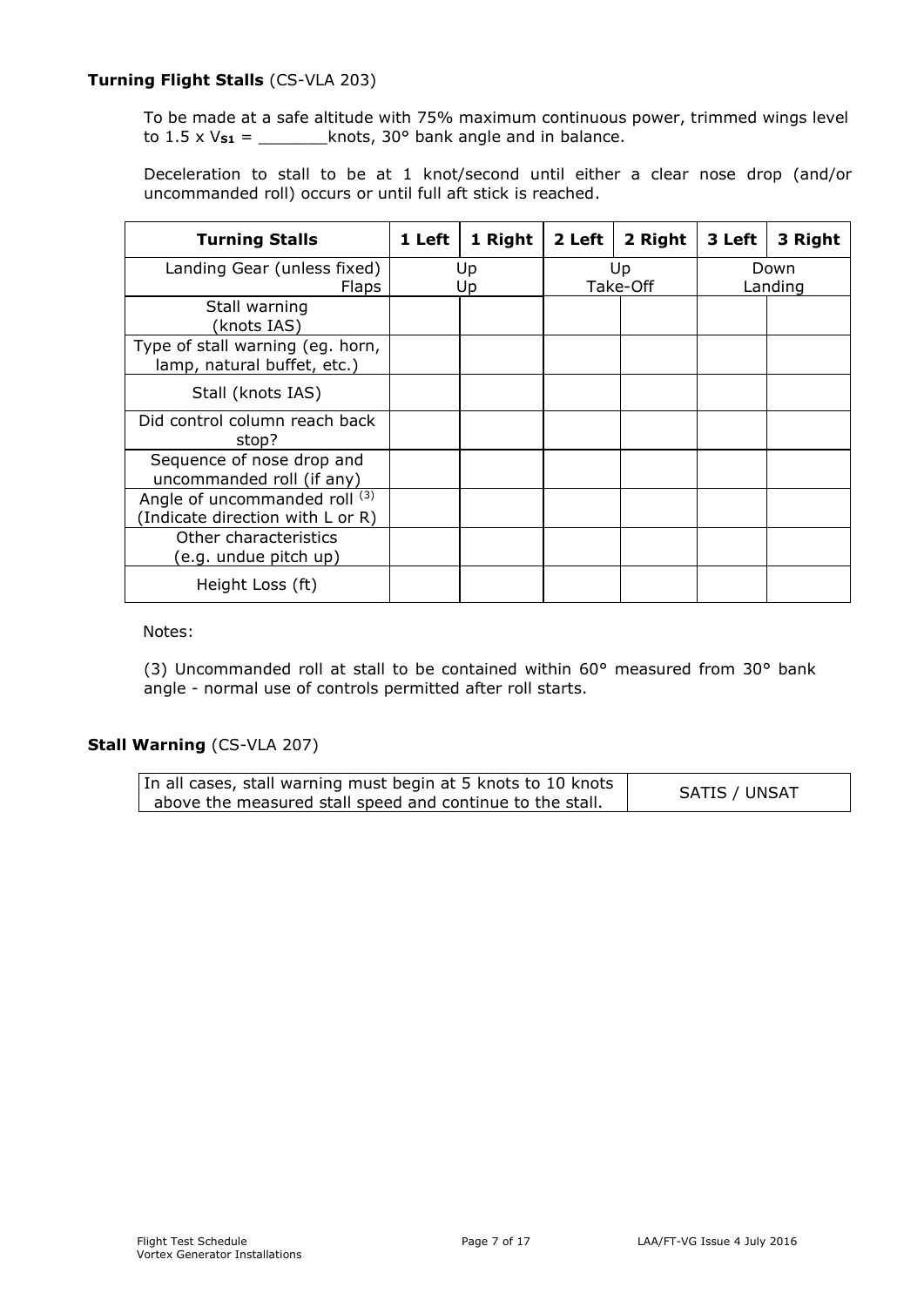### **Accelerated Stalls** (CS-VLA 203)

To be made at a safe altitude with 75% maximum continuous power, trimmed wings level to 1.5 x  $V_{s1}$  = \_\_\_\_\_\_\_\_knots, steady bank angle between 30 $^{\circ}$  and 60 $^{\circ}$  as appropriate for aircraft type (bank angle used  $\qquad$   $\circ$ ) and in balance.

Deceleration to stall to be at 3-5 knots/second until either a clear nose drop (and/or uncommanded roll) occurs or until full aft stick is reached.

| <b>Turning Stalls</b>                                            | 1 Left | 1 Right  | 2 Left | 2 Right        | 3 Left | 3 Right         |
|------------------------------------------------------------------|--------|----------|--------|----------------|--------|-----------------|
| Landing Gear (unless fixed)<br><b>Flaps</b>                      |        | Up<br>Up |        | Up<br>Take-Off |        | Down<br>Landing |
| Stall warning<br>knots IAS)                                      |        |          |        |                |        |                 |
| Type of stall warning (eg horn,<br>lamp, natural buffet etc.)    |        |          |        |                |        |                 |
| Stall (knots IAS)                                                |        |          |        |                |        |                 |
| Did control column reach back<br>stop?                           |        |          |        |                |        |                 |
| Sequence of nose drop and<br>uncommanded roll (if any)           |        |          |        |                |        |                 |
| Angle of uncommanded roll (3)<br>Indicate direction with L or R) |        |          |        |                |        |                 |
| Other characteristics<br>(e.g. undue pitch up)                   |        |          |        |                |        |                 |
| Height Loss (ft)                                                 |        |          |        |                |        |                 |

Notes:

(3) Uncommanded roll at stall to be contained within 60° measured from steady bank angle bank angle - normal use of controls permitted after roll starts.

#### **Stall Warning** (CS-VLA 207)

| In all cases, stall warning must begin at 5 knots to 10 knots | <b>SATIS / UNSAT</b> |
|---------------------------------------------------------------|----------------------|
| above the measured stall speed and continue to the stall.     |                      |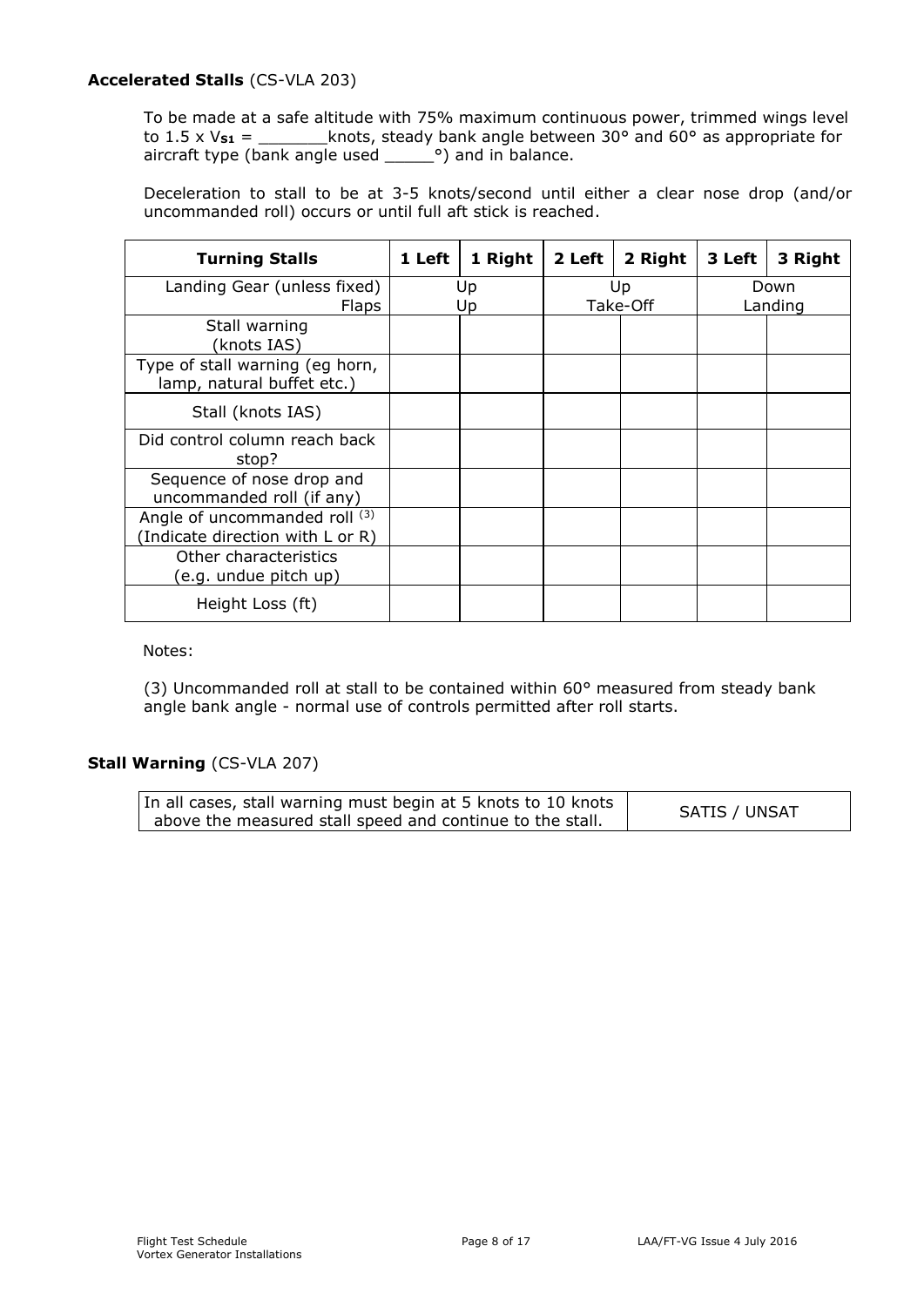## **Static Longitudinal Stability** (CS-VLA 173 & 175)

Stick force must increase in the correct sense with displacement from the trimmed speed throughout the following:

#### **Notes:**

- (1) Speeds that require a stick force in excess of 40lbs/18kgs/18daN need not be considered.
- (2) Speeds below the minimum for steady unstalled flight need not be considered.
- (3) Conduct this check only after conducting a satisfactory Dive to  $V_{NE}$  check.
- $(4)$  Do not exceed  $V_{NE}$  or maximum engine RPM.

**a) Climb** at recommended climb speed  $($ \_\_\_\_\_ kts) otherwise use  $1.4 \times V_{S1}$   $($  \_\_\_\_\_ kts). Configuration: Undercarriage and flaps up, set 75% continuous power, trimmed for datum speed. Maintain trim and throttle position throughout except to avoid exceeding max engine RPM.

|                            | Knots | Stick force<br>(specify)<br>lbs/kg/daN) | <b>Stick</b><br>push or pull? | Stabilised speed<br>following slow<br>release of pitch<br>control (kts) |
|----------------------------|-------|-----------------------------------------|-------------------------------|-------------------------------------------------------------------------|
| Datum speed used           |       | U                                       |                               |                                                                         |
| $0.85$ x datum speed $(2)$ |       |                                         |                               |                                                                         |
| $1.1 \times V_{S1}$        |       |                                         |                               |                                                                         |
| 1.15 x datum speed         |       |                                         |                               |                                                                         |
| $V_{NE}$ (3) (4)           |       |                                         |                               |                                                                         |

#### **b) Cruise**

Configuration: Undercarriage and flaps up, set 75% continuous power, trimmed for level flight. Maintain trim and throttle position throughout except to avoid exceeding max engine RPM.

|                          | Knots | Stick force<br>(specify)<br>lbs/kg/daN) | Stick<br>push or pull? | Stabilised speed<br>following slow<br>release of pitch<br>control (kts) |
|--------------------------|-------|-----------------------------------------|------------------------|-------------------------------------------------------------------------|
| Datum speed used         |       | Ü                                       |                        |                                                                         |
| $0.85$ x datum speed     |       |                                         |                        |                                                                         |
| $1.3 \times V_{S1}$      |       |                                         |                        |                                                                         |
| 1.15 x datum speed $(3)$ |       |                                         |                        |                                                                         |
| $V_{NE}$ (3) (4)         |       |                                         |                        |                                                                         |

#### **c) Approach and Landing**

Configuration: Undercarriage and flaps down, idle power, trimmed for  $1.3 \times V_{S1}$ . Maintain trim and throttle position throughout.

|                                 | Knots | Stick force<br>(specify<br>lbs/kg/daN) | <b>Stick</b><br>push or pull? | Stabilised speed<br>following slow<br>release of pitch<br>control (kts) |
|---------------------------------|-------|----------------------------------------|-------------------------------|-------------------------------------------------------------------------|
| Datum speed $1.3 \times V_{S1}$ |       |                                        |                               |                                                                         |
| $1.1 \times V_{S1}$             |       |                                        |                               |                                                                         |
| Vfe<br>or if no VFE 1.8 x Vs1   |       |                                        |                               |                                                                         |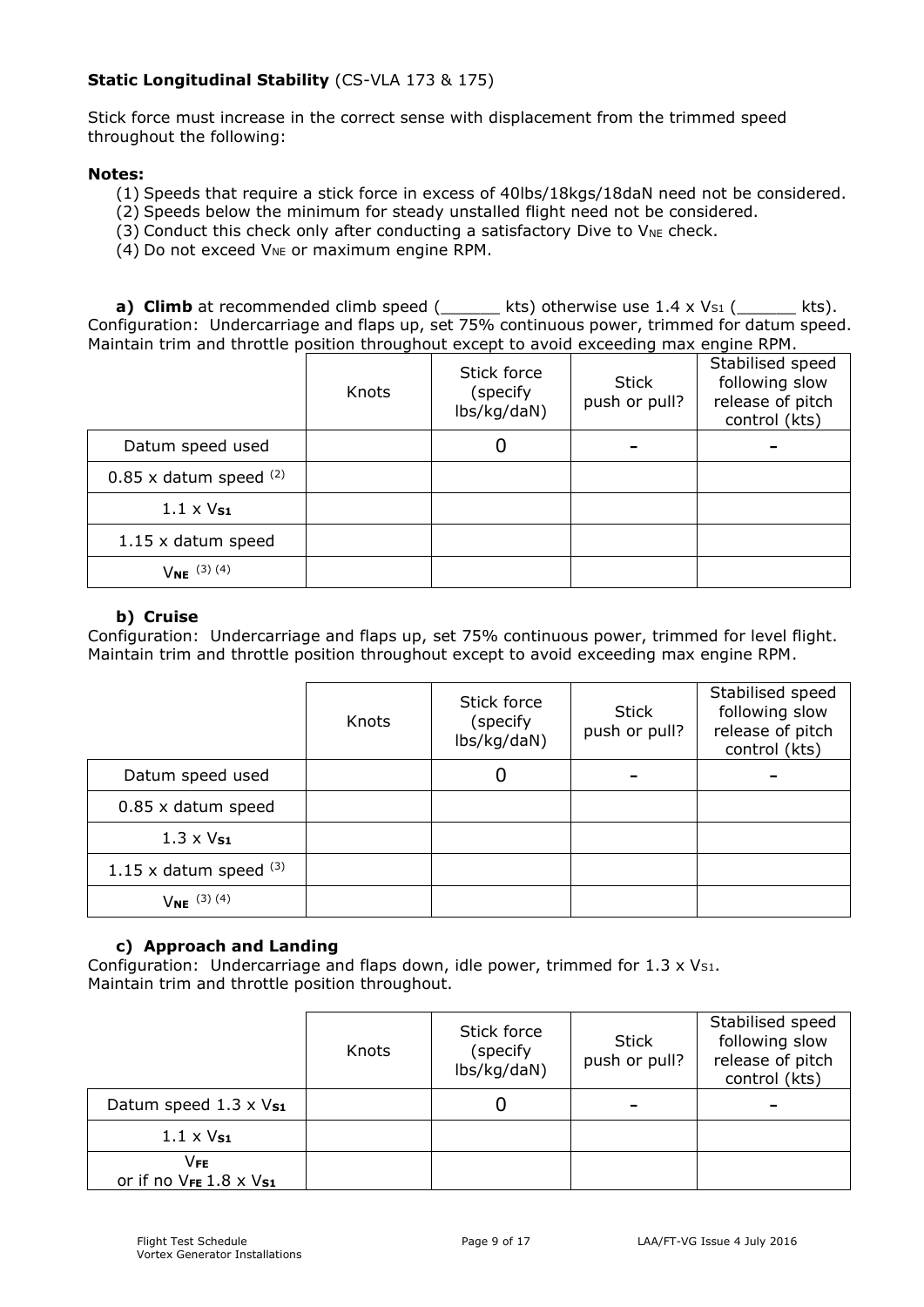## **HANDLING**

## **Elevator Control Forces in Manoeuvres** (CS-VLA 155)

| Does stick force increase with<br>increase in load factor?                                                                                                                                                 | $YES - NO$           | If NO, do not continue with flight test.                                  |
|------------------------------------------------------------------------------------------------------------------------------------------------------------------------------------------------------------|----------------------|---------------------------------------------------------------------------|
| Stick force at limit load factor.<br>(Ref. Operating Limitations or flight)<br>test authorisation).<br>Note: Moderate extrapolation from at<br>least 3 data points at lesser load<br>factor is acceptable. | Limit Load Factor: q | Stick Force: kg/lb<br>Measured - Extrapolated<br>(Delete as appropriate.) |

If not stated on the aircraft's Operating Limitations document or the flight test authorisation, verify maximum load factor with LAA Engineering before flight.

Where required, use the table below to record stick forces/g measured and plot the results on the chart then extrapolate as appropriate.



Stick forces measured.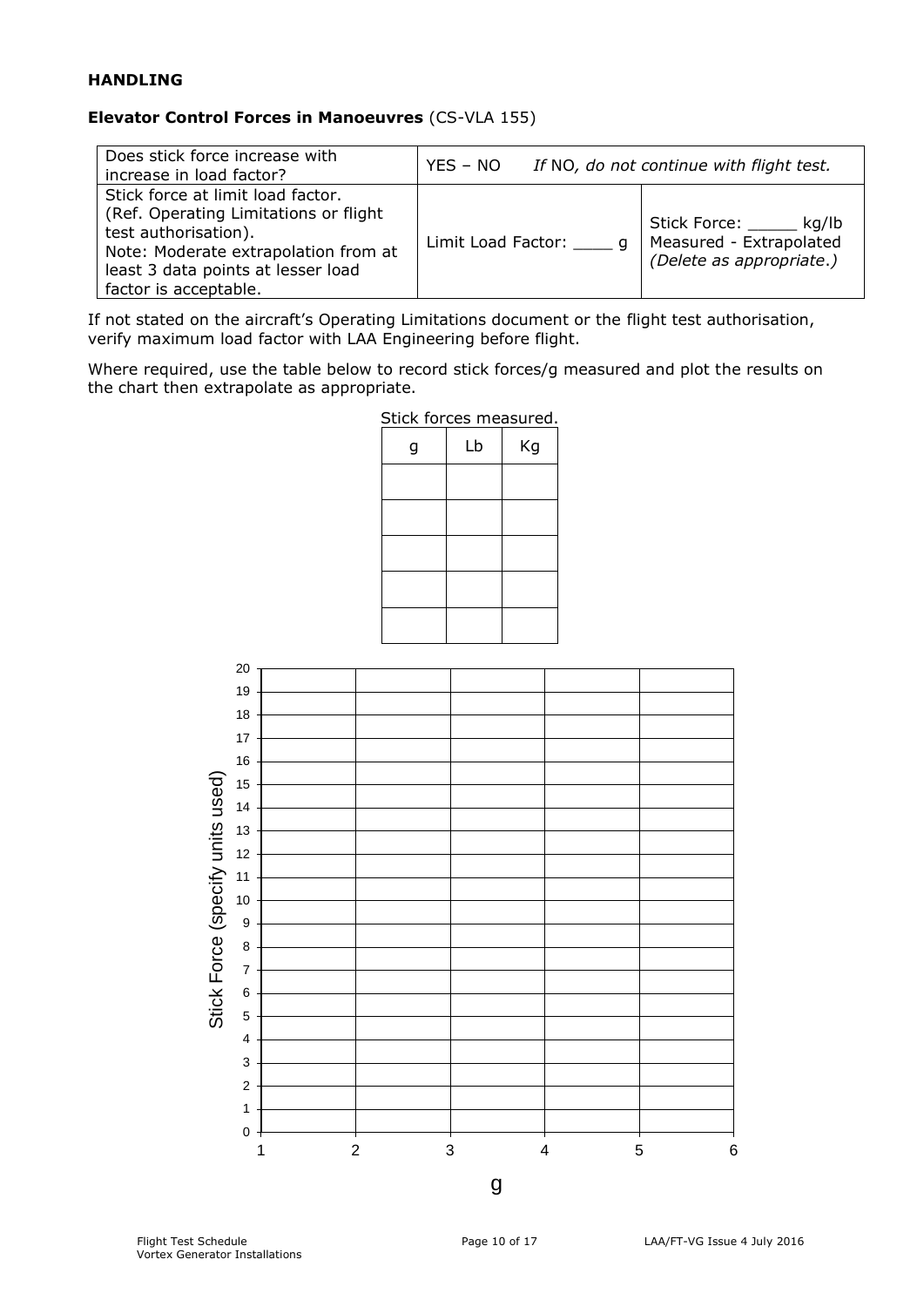## **Static Lateral and Directional Stability** (CS-VLA 177)

#### **Side-slips**

The aircraft is to be flown power off with full flaps initially at normal approach speed. Medium rudder side-slips are to be carried out to port and starboard. The aileron and rudder controls are then to be released in turn and the tendency for the low wing to rise and the nose to swing into the turn is to be checked respectively.

Whilst maintaining aileron application, the rudder control is to be released and the ability for the nose to swing into the turn is to be checked.

|                    | Port Sideslip<br>(port wing low) | Stbd Sideslip<br>(stbd wing low) | DESCRIPTION OF BEHAVIOUR |
|--------------------|----------------------------------|----------------------------------|--------------------------|
| Rudder<br>released | SAT - UNSAT                      | SAT - UNSAT                      |                          |

Whilst maintaining rudder application, the aileron control is then to be released and the ability for the down wing to rise is to be checked.

|                      | Port Sideslip<br>(port wing low) | Stbd Sideslip<br>(stbd wing low) | DESCRIPTION OF BEHAVIOUR |
|----------------------|----------------------------------|----------------------------------|--------------------------|
| Ailerons<br>released | <b>SAT - UNSAT</b>               | SAT - UNSAT                      |                          |

Reducing speed in 5 knot increments, repeat the lateral control tests (releasing aileron control) down to 5 knots above stall speed.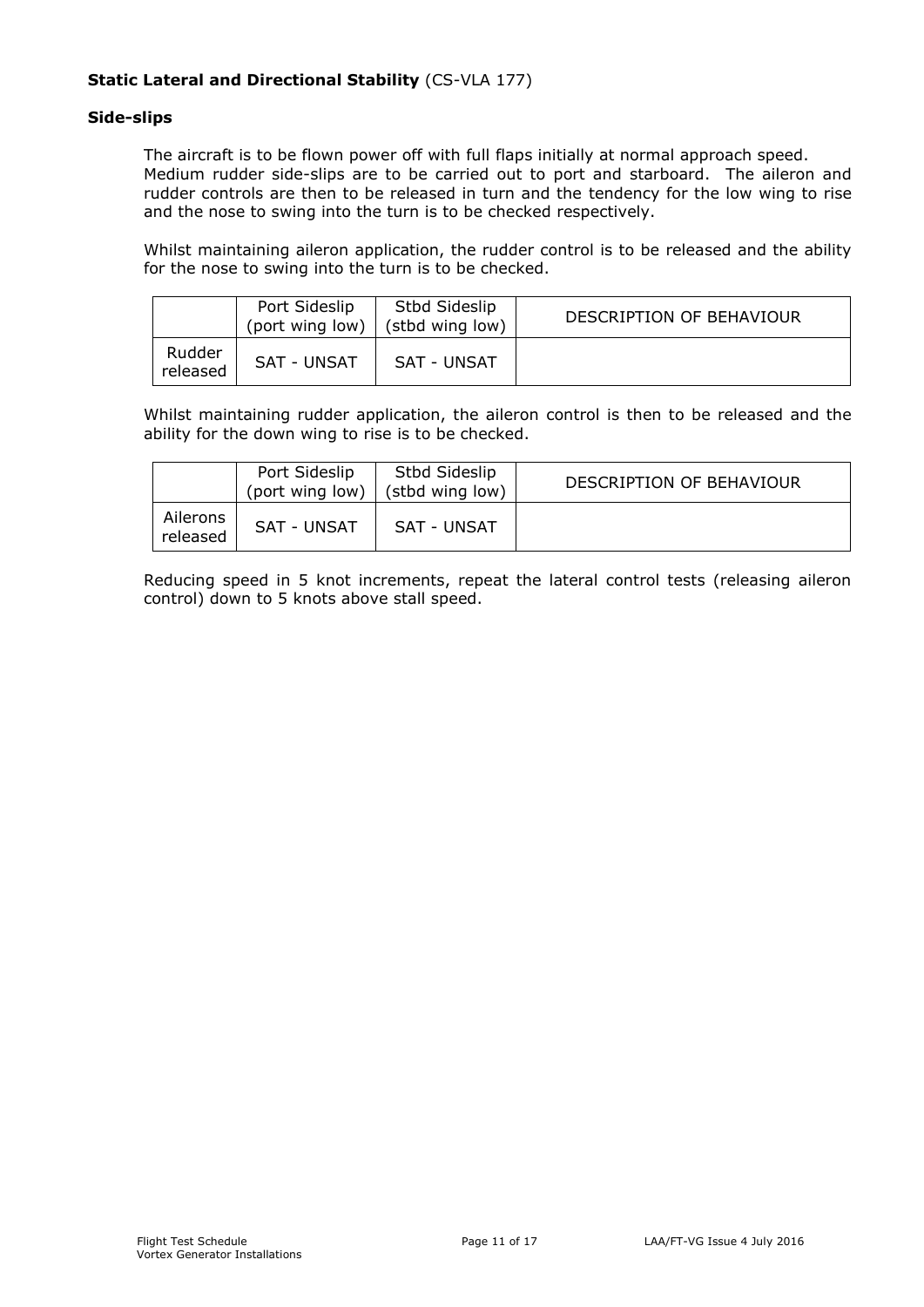#### **Turns on One Control**

The aircraft is to be flown with power for level flight, flaps up and at normal approach speed.

|           | <b>Ailerons only</b>              | Rudder fixed<br>(neutral) | Rudder free |
|-----------|-----------------------------------|---------------------------|-------------|
| Left turn | Heading delay due to adverse yaw* | seconds                   | seconds     |
|           | Max Yaw angle                     | degrees                   | degrees     |

| Right<br>turn | Heading delay due to adverse yaw* | seconds | seconds |
|---------------|-----------------------------------|---------|---------|
|               | Max Yaw angle                     | degrees | degrees |

 $*$  The time taken from when aileron control input is made to when the aircraft heading passes through the initial heading in the direction of the intended turn.

|           | <b>Rudder only</b>                 | Ailerons fixed<br>(neutral) | Ailerons free |
|-----------|------------------------------------|-----------------------------|---------------|
|           | Proportion of rudder travel used   |                             |               |
|           | Yaw angle generated                | degrees                     | degrees       |
| Left turn | Roll response on entry             |                             |               |
|           | Roll response on recovery          |                             |               |
|           | Did the aircraft pitch up or down? |                             |               |

| Right<br>turn | Proportion of rudder travel used   |         |         |
|---------------|------------------------------------|---------|---------|
|               | Yaw angle generated                | degrees | degrees |
|               | Roll response on entry             |         |         |
|               | Roll response on recovery          |         |         |
|               | Did the aircraft pitch up or down? |         |         |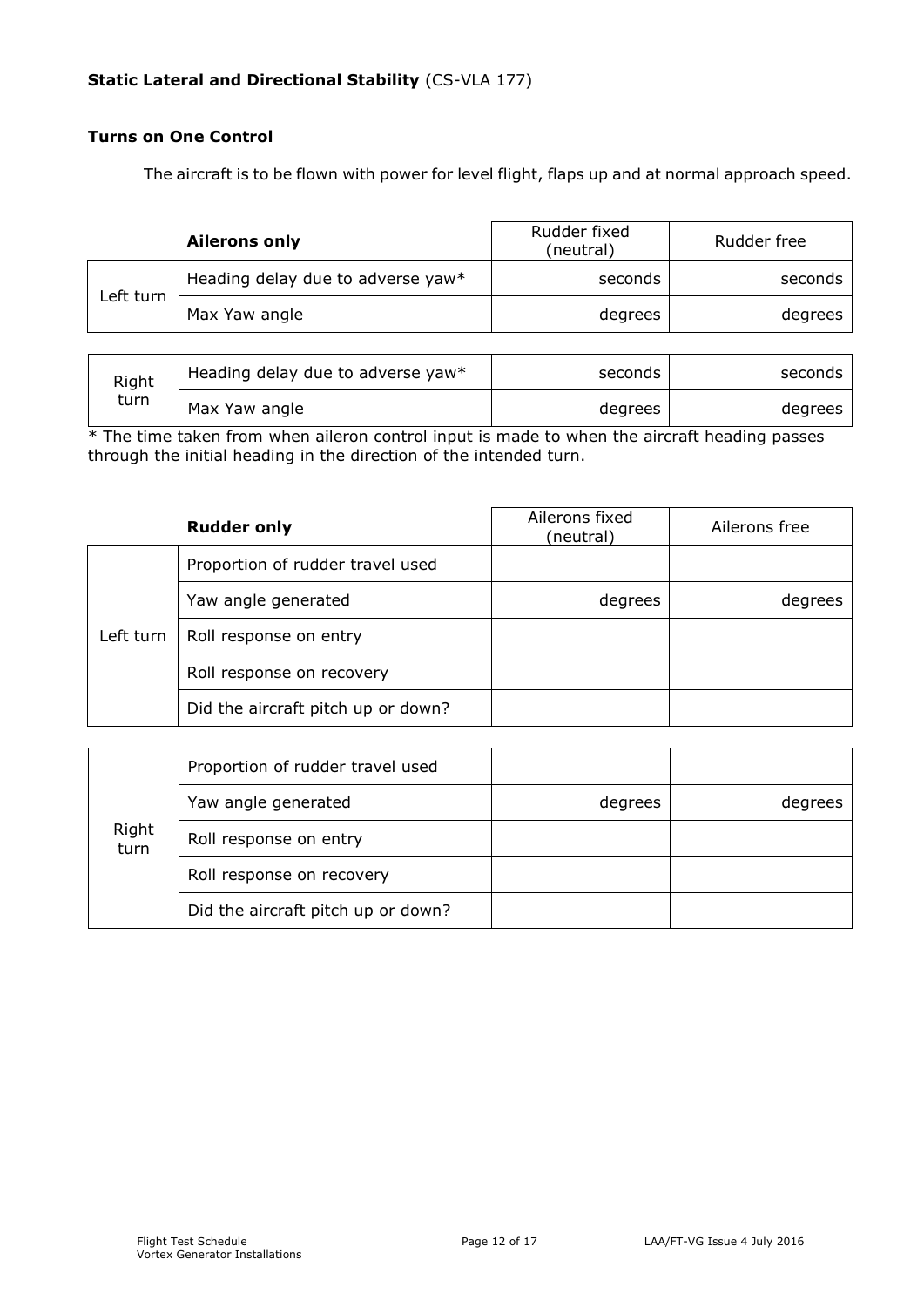# **Rate of Roll** (CS-VLA 157)

Time to roll through 60° to reverse direction of turn from a steady 30° banked turn using coordinated rudder.

| Flaps Take-off,<br>Undercarriage retracted                                                                                                     | Left roll | Right roll |
|------------------------------------------------------------------------------------------------------------------------------------------------|-----------|------------|
| Engine at Max Take-off power<br>A/C trimmed for $V_{s1} \times 1.2$ in straight flight =<br><b>kts</b>                                         | sec.      | sec.       |
| Flaps Landing<br>Undercarriage extended<br>Engine idle<br>A/C trimmed for $V_{s1} \times 1.3$ in straight flight =<br>kts                      | sec.      | sec.       |
| Flaps Landing<br>Undercarriage extended<br>Engine at Power for Level Flight<br>A/C trimmed for $V_{s1} \times 1.3$ in straight flight =<br>kts | sec.      | sec.       |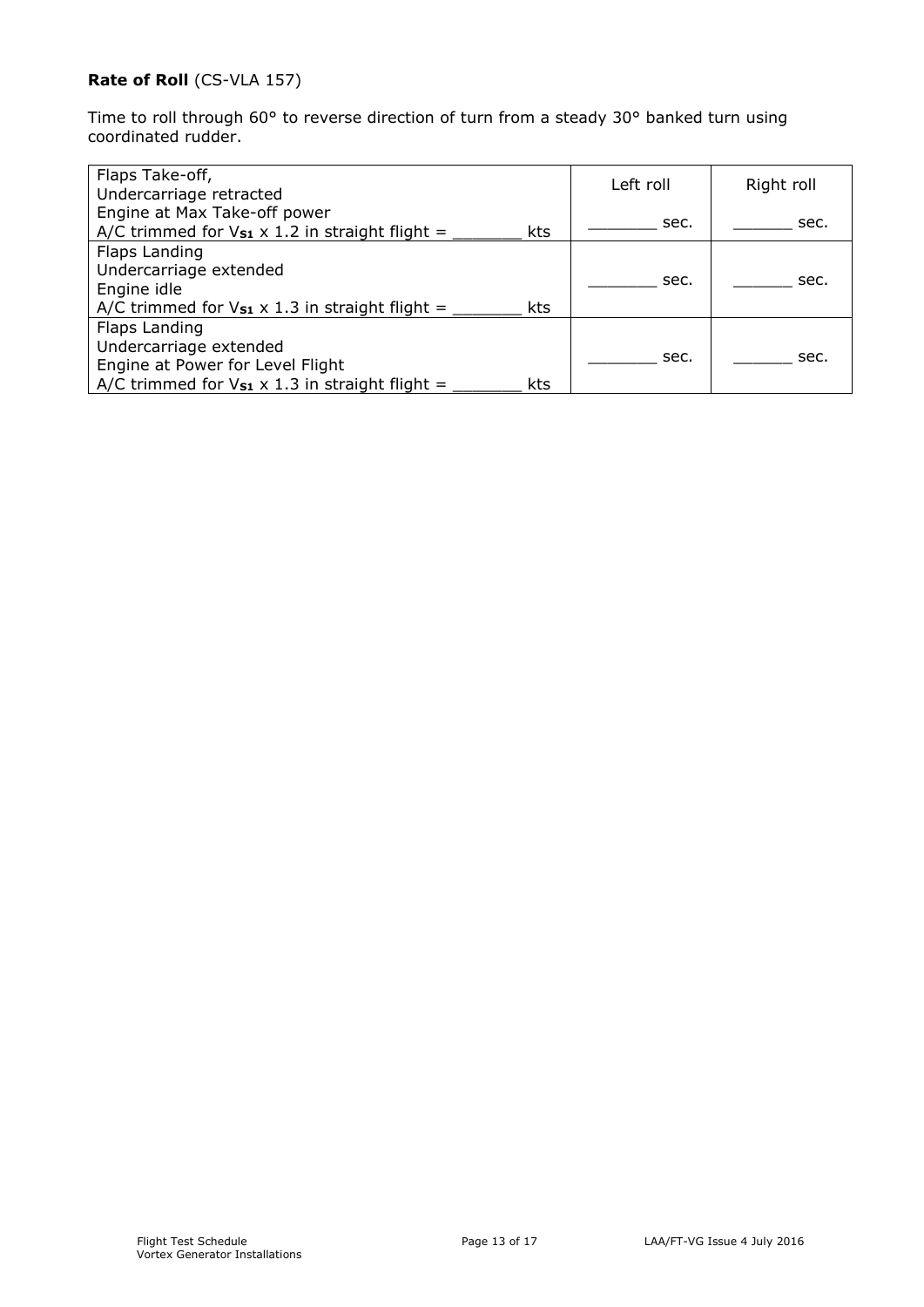#### Dive to V<sub>NE</sub> or V<sub>DF</sub> (as specified in the flight test requirements)

# **THIS TEST MUST ONLY BE FLOWN IN SMOOTH AIR CONDITIONS**

*The purpose of this test is to demonstrate safe handling of the aircraft at VNE (or VDF if specified on the flight test authorisation) and to check this can be achieved without exceeding max permitted RPM. The VNE speed is stated on the aircraft's Operating Limitations sheet.*

*Never exceed the V<sub>NE</sub>* or *V<sub>DF</sub>*. Beware of false reading ASI – if in any doubt perform a pressure *error assessment before performing any high-speed testing.*

*Airspeed or RPM data entered that exceeds the maximum permitted will fail the application.*

*It is recommended that testing to VDF should be performed wearing a parachute. This is also good practice for testing to VNE.*

*It is permitted to conduct the VNE or VDF dive solo*

Increase speed up to  $V_{NE}$  /  $V_{DF}$  at the shallowest dive angle possible by maintaining sufficient power but keeping RPM within maximum permissible. If any unusual airframe or control vibration is felt, immediately reduce speed by closing the throttle and gradually pulling the control column back. Record:-

| Scheduled V <sub>NE</sub> / V <sub>DF</sub> as specified by the flight test<br>authorisation or, if not specified thereon, the Operating<br>Limitations. | knots |
|----------------------------------------------------------------------------------------------------------------------------------------------------------|-------|
| Any unusual behaviour.                                                                                                                                   |       |
| Whether the control forces and responses over small<br>angles are normal.                                                                                |       |
| Maximum IAS                                                                                                                                              |       |

Regain cruising flight by closing throttle and gradually pulling the control column back.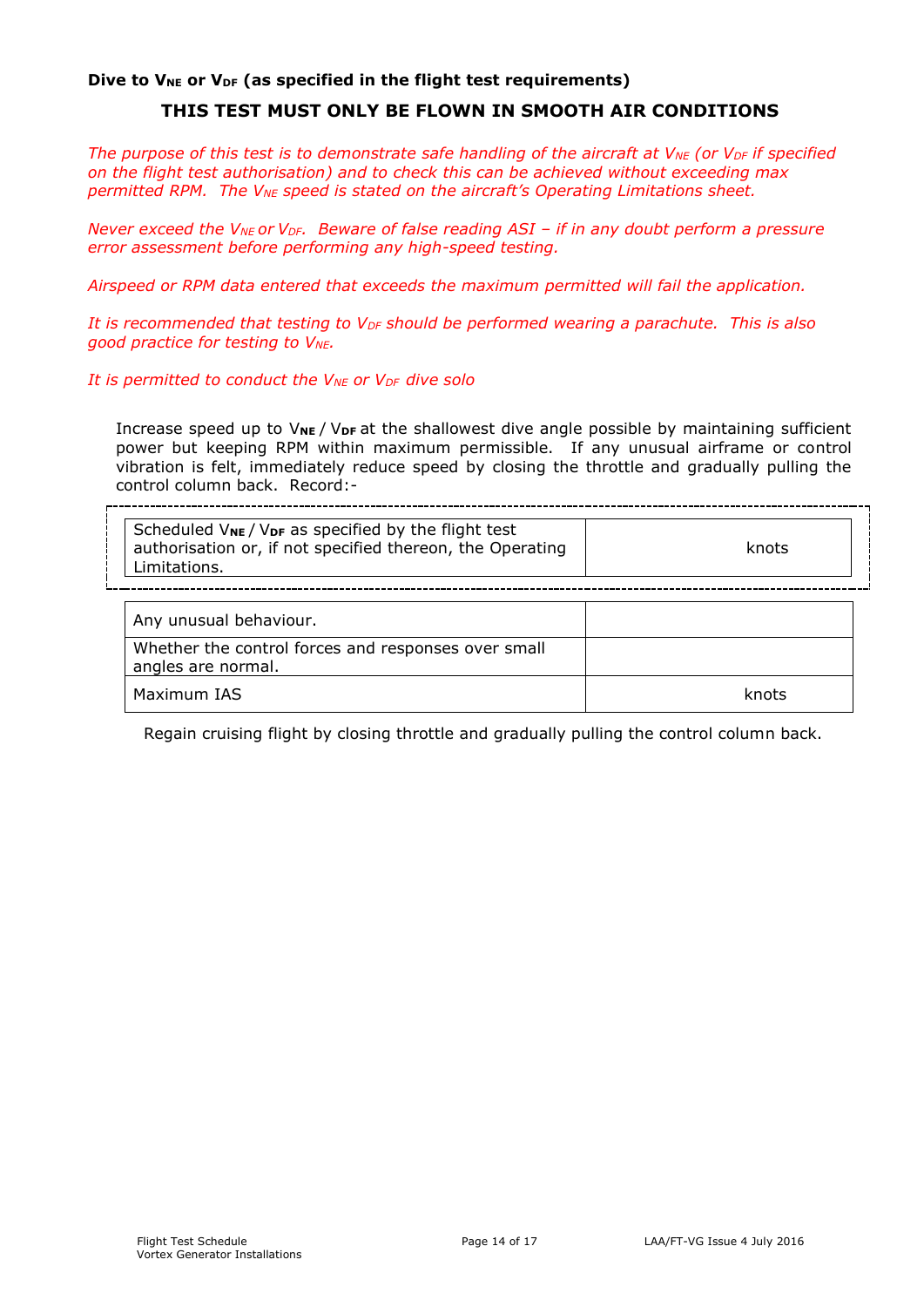---------------------------------------------------------------------------------------------------------- **SPINS (Applicable only to aeroplanes cleared for deliberate spinning).** (CS-VLA 221)

*A parachute must be worn for all spin testing.*

*The minimum abandonment height (agl) should be established for the class of aircraft. If there is no such guidance, minimum abandonment height should be 3000ft.*

*Add the height of the highest ground under the spinning zone to the minimum abandonment height, rounded up to the next 100ft and record it clearly below.*

| MINIMUM ABANDONMENT ALTITUDE | feet QNH. |  |
|------------------------------|-----------|--|
|                              |           |  |

Note that it may not be possible to conduct this item on the same flight as the other items due to loading / CG restrictions. If flown separately: If flown separately:

| Date | A/C weight | CG |
|------|------------|----|
|      |            |    |

A minimum of one spin is to be made in each direction. Recovery should be initiated after two turns unless otherwise specified by LAA.

| Direction of rotation.                                                                                                                                         | Left | Right |
|----------------------------------------------------------------------------------------------------------------------------------------------------------------|------|-------|
| Entry altitude. (feet QNH)                                                                                                                                     |      |       |
| Whether spin or spiral dive.                                                                                                                                   |      |       |
| Did spin stabilise?                                                                                                                                            |      |       |
| Nose attitude before recovery.                                                                                                                                 |      |       |
| Turns to recover.                                                                                                                                              |      |       |
| Total height loss. (feet)                                                                                                                                      |      |       |
| Describe forward stick force<br>required.                                                                                                                      |      |       |
| Amount of stick forward travel<br>required to halt rotation.                                                                                                   |      |       |
| Any abnormality of spin or<br>recovery? E.g. Rotation rate<br>increase during recovery, delay<br>between applying forward stick<br>and rotation stopping, etc. |      |       |

British Standard Spin Entry Method:

Close throttle, ailerons central, at 5 – 10 knots above stall speed simultaneously apply full aft stick and full rudder.

British Standard Spin Recovery Method:

Check throttle closed and flaps up, centralise ailerons, apply full opposite rudder, pause, move stick forward progressively until spinning stops, centralise rudder, level wings and recover from dive.

*Note: If the aircraft manufacturer recommends a spin recovery method that differs from the above, consult LAA Engineering prior to commencing spin testing.*

----------------------------------------------------------------------------------------------------------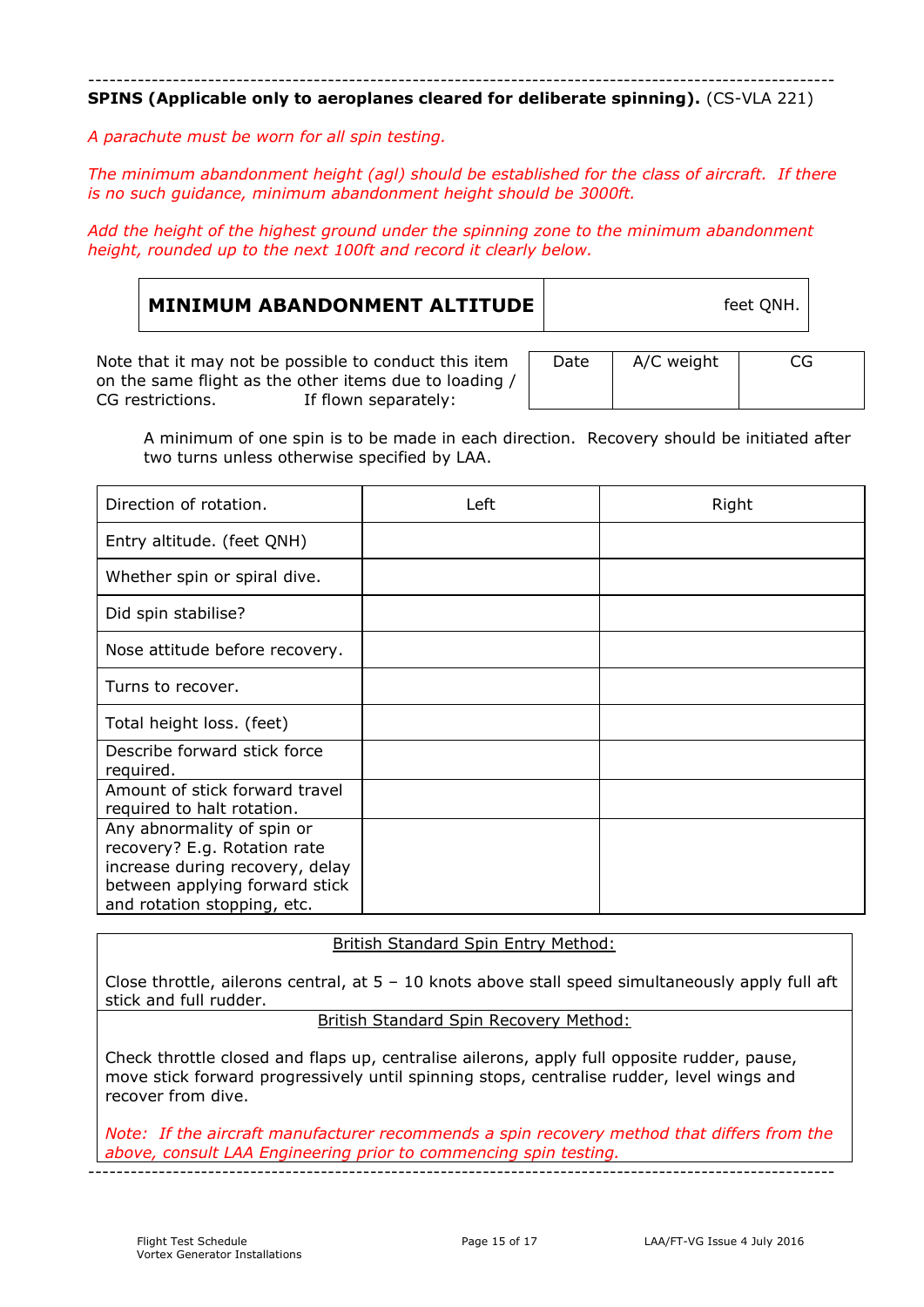## **LANDING**

With landing gear extended and wing-flaps in the landing position (if applicable), carry out a normal landing following an approach at the speed specified in the AFM (but should not be less than 1.3 x Vso as establish for this aircraft) at the minimum power setting normal for the type and, if found to be satisfactory, carry out a landing with an approach speed 5 knots slower than normal approach speed:-

Behaviour during landings: Record any abnormal features, eg. inability to trim, unusual control forces, difficulty in flaring, 'wheelbarrowing', porpoising or nose wheel shimmy after touchdown.

|                  | Knots | <b>RPM</b> | MAP (in Hg) | Was artificial stall warning triggered? |           |
|------------------|-------|------------|-------------|-----------------------------------------|-----------|
| Normal           |       |            |             | <b>YES</b>                              | <b>NO</b> |
| approach speed   |       |            |             |                                         |           |
| COMMENTS:        |       |            |             |                                         |           |
|                  |       |            |             |                                         |           |
|                  |       |            |             |                                         |           |
| Normal           |       |            |             |                                         |           |
| approach speed   |       |            |             | <b>YES</b>                              | NO        |
| - 5 knots        |       |            |             |                                         |           |
| <b>COMMENTS:</b> |       |            |             |                                         |           |
|                  |       |            |             |                                         |           |
|                  |       |            |             |                                         |           |

#### **CROSS WIND LANDING**: Up to the maximum crosswind for the aircraft type. Max = \_\_\_\_ kts

| Runway direction                           | degrees | Wind direction/speed     | deg<br>kts |
|--------------------------------------------|---------|--------------------------|------------|
| Headwind component                         | knots   | Crosswind component      | knots      |
| Wing flap setting                          | degrees | Landing speed            | knots      |
|                                            |         | DESCRIPTION OF BEHAVIOUR |            |
| Behaviour using Wing Down Approach method: |         |                          |            |
|                                            |         |                          |            |
|                                            |         |                          |            |
|                                            |         |                          |            |
|                                            |         |                          |            |
|                                            |         |                          |            |
|                                            |         |                          |            |
| Behaviour using Crabbed Approach method:   |         |                          |            |
|                                            |         |                          |            |
|                                            |         |                          |            |
|                                            |         |                          |            |
|                                            |         |                          |            |
|                                            |         |                          |            |
|                                            |         |                          |            |
|                                            |         |                          |            |